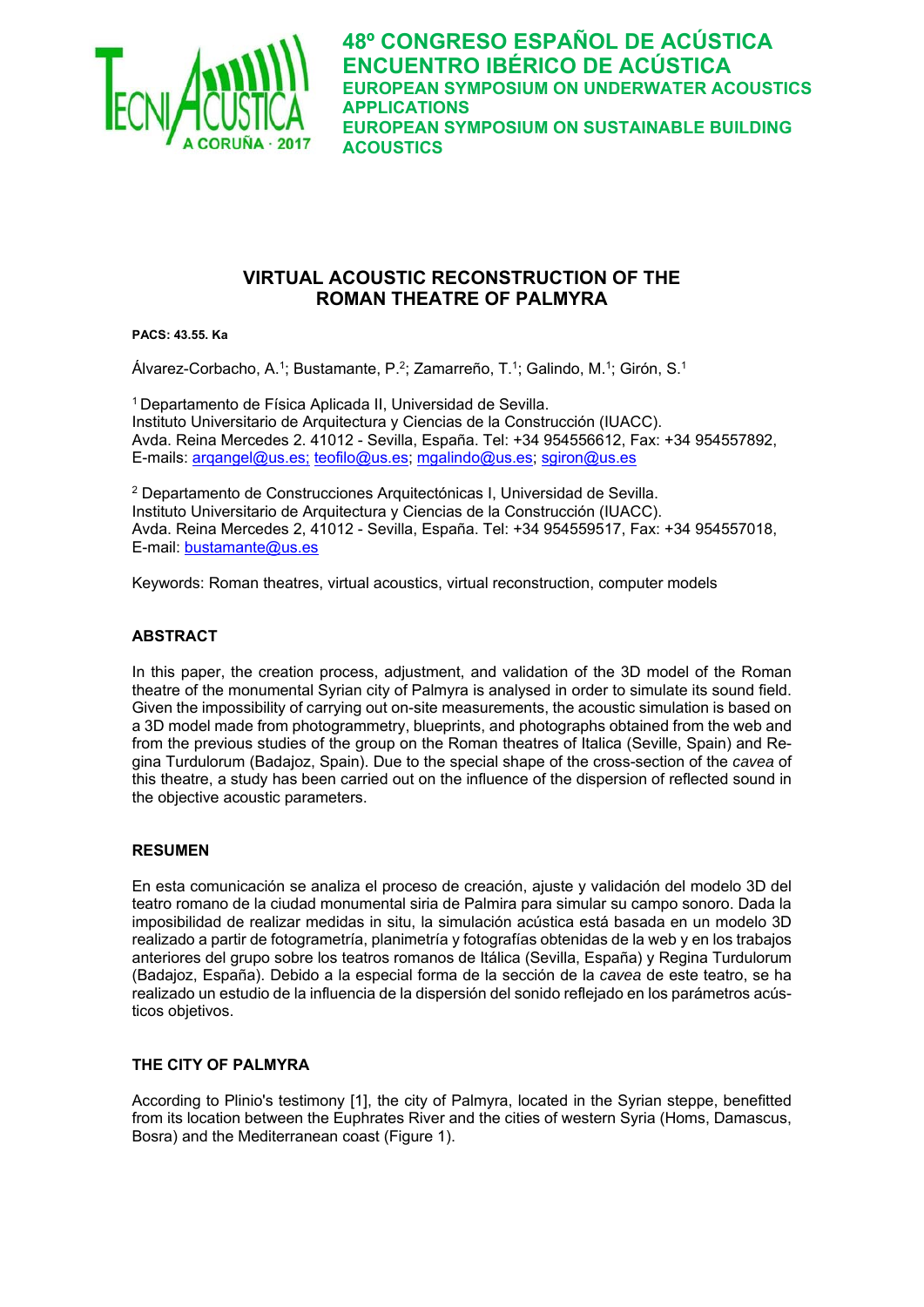

Palmyra was originally a settlement located in an oasis called Tadmor in the northern part of the Syrian Desert. Although the Roman province of Syria was created in 64 BC, the inhabitants of Tadmor (Arabic name of the same Aramaic word "Palmyra"), mainly Arameans and Arabs, remained semi-independent for more than half a century, benefitting from their control of the caravan routes between the Roman coast of Syria and the empire of Parthia to the east of the Euphrates, which enabled them to provide the Roman Empire with goods from all directions. Palmyra was strategically located on two of the most important trade routes of the ancient world: one stretched from the Far East and India to the head of the Persian Gulf, while the other route (the Silk Road) extended all over the Eurasian continent up to China.

Under the Roman emperor Tiberius (14- 37 AD), Tadmor was incorporated into the province of Syria and adopted the



**Figure 1**. General map of Palmyra. (*Drawing from Thibaud Fournet).*

name Palmyra, "city of date trees" (Figures 2 and 3). After the Roman invasion of Nabataea in 106 AD, Palmyra replaced Petra as the leading Arab city in the Near East and its most important commercial centre. Around 129 AD, during the reign of Hadrian, Palmyra ascended to the rank of a free city, and in 212 AD to that of a Roman colony. With the founding of the Sasanian Empire of Iran in 224 AD, Palmyra lost control of the commercial routes, but Septimius Odaenathus, head of a prominent Arab family that was an ally of the Roman Empire, directed two campaigns against the Sasanians and drove them out of Syria. When Odaenathus was assassinated in 267 AD, his Arab queen, Zenobia, declared herself Augusta (Empress) and ruled in the name of her son, Vaballathus. Zenobia established Palmyra as the capital of an independent empire and expanded its borders by conquering Lower Egypt, Syria (region), Palestine, Anatolia and Lebanon. Her government did not last long however: in the year 272 AD, Emperor Aurelian reconquered Palmyra and captured Zenobia. To celebrate his triumph, he paraded its queen, Zenobia, dressed in jewels and fettered in gold chains so heavy that she needed servants to move them. 'The haloed prisoners of greatness constituted solid proof of the splendour of victory', writes Mary Beard [2].



**Figure 2**. Theatre of Palmyra in the *Decumanus. (National Geospatial-Intelligence Agency, Bethesda, MD, USA).*



**Figure 3**. Theatre of Palmyra in the *Decumanus*. On the left the *Tetrapylon*. *(www.historiayarqueología.com).*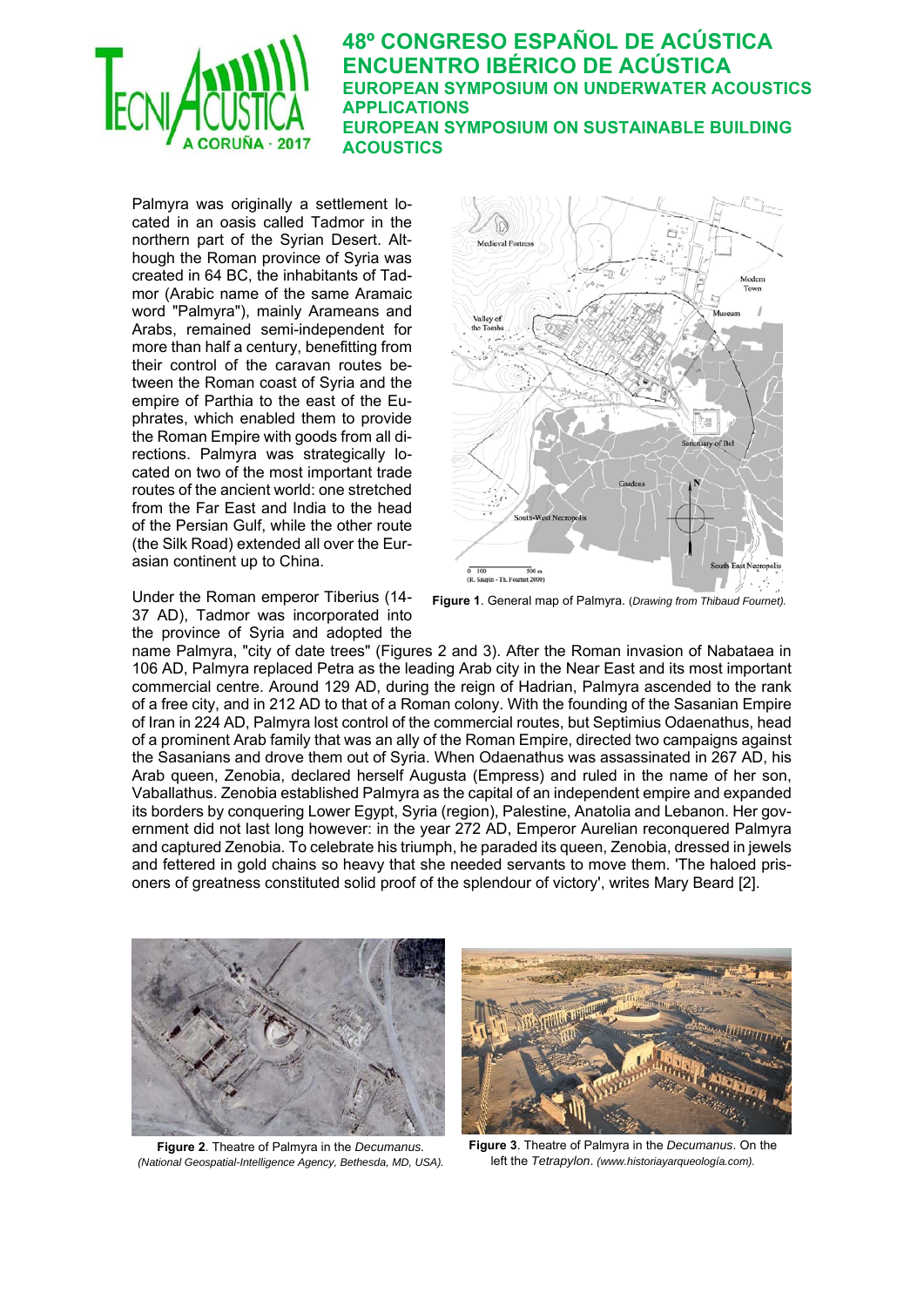

That date marked the end of Palmyra's great prosperity and the beginning of its decline, but not its demise. Palmyra never regained its previous power, but did remain a major city. With the passage of time it became a bishopric and the city sent a bishop to the Council of Nicea in 325 AD and again in 351 AD to the council of Chalcedon.

The recognition of the splendour of the ruins of Palmyra by travellers in the seventeenth and eighteenth centuries [3] contributed greatly to the later revival of classical architectural styles and urban design in the West. The first excavations of Palmyra were made in 1902 by Otto Puchstein and in 1917 by Theodor Wiegand. In 1929, the director general of antiquities in Syria and Lebanon, Henri Arnold Seyrig, began excavating the ruins and convinced the villagers to move to a new village built by the French near the site. The relocation was completed in 1932; the old Palmyra was ready to be excavated while its villagers settled in the new town of Tedmur. The excavation of the site, interrupted by the Second World War, resumed shortly after the end of the war.

Since 1980, it has been registered as an archaeological site on the Unesco World Heritage List. On 20 June, 2013, Unesco included all the Syrian heritage sites on the list of endangered World Heritage Sites to warn of the risks to which they would be exposed due to the Syrian civil war [4].

## **THE ROMAN THEATRE OF PALMYRA**

The unfinished theatre of Palmyra [5] dates back to the 2nd century AD. It was built in the centre of a semi-circular arcaded square that opens to the south gate of Palmyra (Figures 3 and 4). The square, completely flanked by columns, measuring 82 by 104 m, is located southwest of the city's Decumanus, which runs from the monumental arch, access gate in the southeast of the city, to the Tetrapylon, in the northwest of the city (Figure 3).

Its stage front, in carved stone, has the royal vault located in a wide curved recess and two *hospitalarium* doors in shallow rectangular recesses. It also has two additional doors at the ends of the *scaenae frons*. The wall of the stage therefore has five entrances through which actors acceded to the stage. The sides of the *scaenae frons* are closed by walls (*versurae*) that also have access doors that led to the stage from the rooms or side basilicas; their columns are of Corinthian order. The *Decumanus*, flanked by columns, functions as a type of *porticus* post *scaena* (Figure 5).

Its *proscenium* has ten curved niches, nine rectangular niches and two access staircases to the *pulpitum* from the orchestra. This large number of niches is a characteristic of the second and third centuries, especially in the East. The *pulpitum* dimensions are 45.5 m x 10.5 m.

The unfinished tier, executed in carved stone, only has the *ima cavea* of 12 rows, divided into 11 *cunei* by 10 staircases. It had a planned diameter of 92 m. The theatre has a central corridor in the *cavea* that bisects it (Figures 5 and 6) and allows direct access from the exterior square behind the theatre into the *orchestra* (Figures 5 and 6). This access must have been for the exclusive use of the most influential spectators of Palmyra who would sit in the *proedria* of the theatre and for those who occupied the lowest seats in the *ima cavea*. In other words, it complemented or replaced the *aditus maximi* as a means of privileged entry. The *aditus maximi* of the theatre, with its main entrances, is 3.5 m wide and leads to the *orchestra* paved in



**Figure 4**. Ground plan of the Roman Theatre of Palmyra. *(F. Sear. Roman Theatres. An Architectural Study).*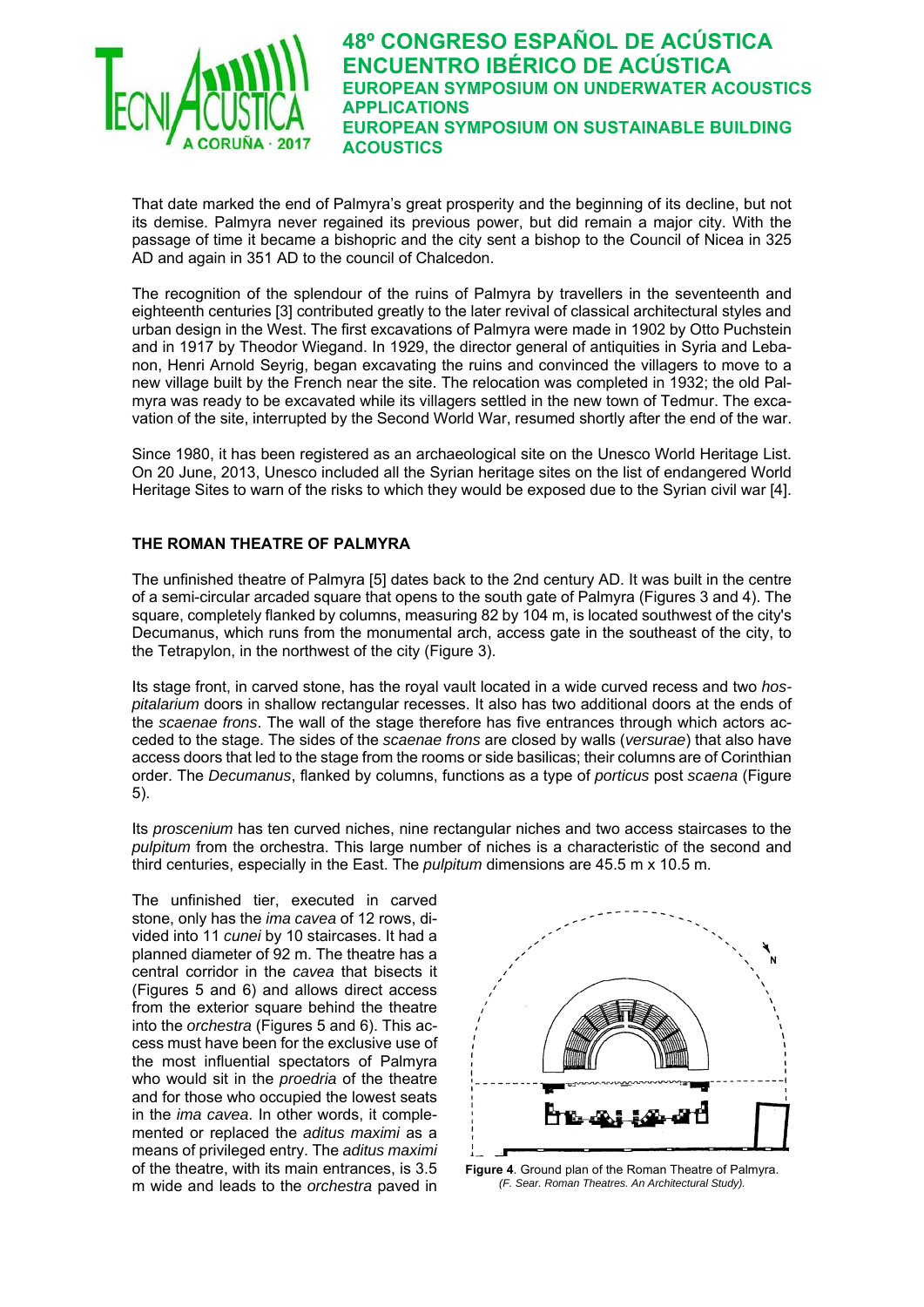

carved stone, with a diameter of 23.50 m. It is bounded by a wall (*balteus*) of 20.30 m in diameter, which forms a *praecintio* of 1.60 m in width (Figures 6 and 7).

In the 1950s, the theatre was cleared of sand and later underwent restoration work. It should be noted that the theatre of Palmyra, studied by Puchstein between 1902 and 1917, is highly reconstructed rather than restored and, therefore, has been the object of many academic concerns regarding the historical authenticity of the current structure of the building [6].

It served as the venue for the annual festival of Palmyra, hosting performances of folk music until the beginning of the civil war in Syria.



**Figure 5**. The Roman theatre of Palmyra. Colonnade of the *Decumanus*. Top left: the *Tetrapylon*. (*www.flickr.com/photos/newpalmyra*).

#### **EXPERIMENTAL METHOD**

In order to adapt the acoustic conditions of simulation to those of a real situation, the model has been adjusted using the absorption and dispersion coefficients of the materials used in the acoustic studies of the Roman theatres of Italica [7] and of Regina Turdulorum [8]. In both theatres, acoustic measurements were made in situ with the theatres unoccupied. In both measurements, the environmental conditions were monitored by measuring temperature and relative humidity, and the recommendations of ISO 3382-1:2009(E) [9] were followed.

The process of generating the frequency exponential sweep signal to excite the theatre, the acquisition, and the analysis of the IR were carried out with the WinMSL2004 programme in Italica and with Dirac 5 in Regina Turdulorum through the Edirol UA-101 sound card. The signal generated was emitted by the AVM DO-12 dodecahedral source with a B&K 2734 power amplifier, the sources were located at 1.50 m above the floor of the *proscenium* and in the *orchestra*, and were recorded at the reception points distributed by the *cavea*, the *proedria* of the *orchestra* and in the *proscenium*. The monaural IRs were collected using a multi-pattern microphone (omnidirectional



**Figure 6**. *Cavea* of the Roman theatre of Palmyra. Photograph from *Bernard Gagnon, CC BY-SA 3.0, https://commons.wikimedia.org/w/index.php?curid=12198409* 

**Figure 7**. Wall of the stage. Roman theatre of Palmyra. *Photograph from Guillaume Piolle, CC BY 3.0, https://commons.wikimedia.org/w/index.php?curid=11304940*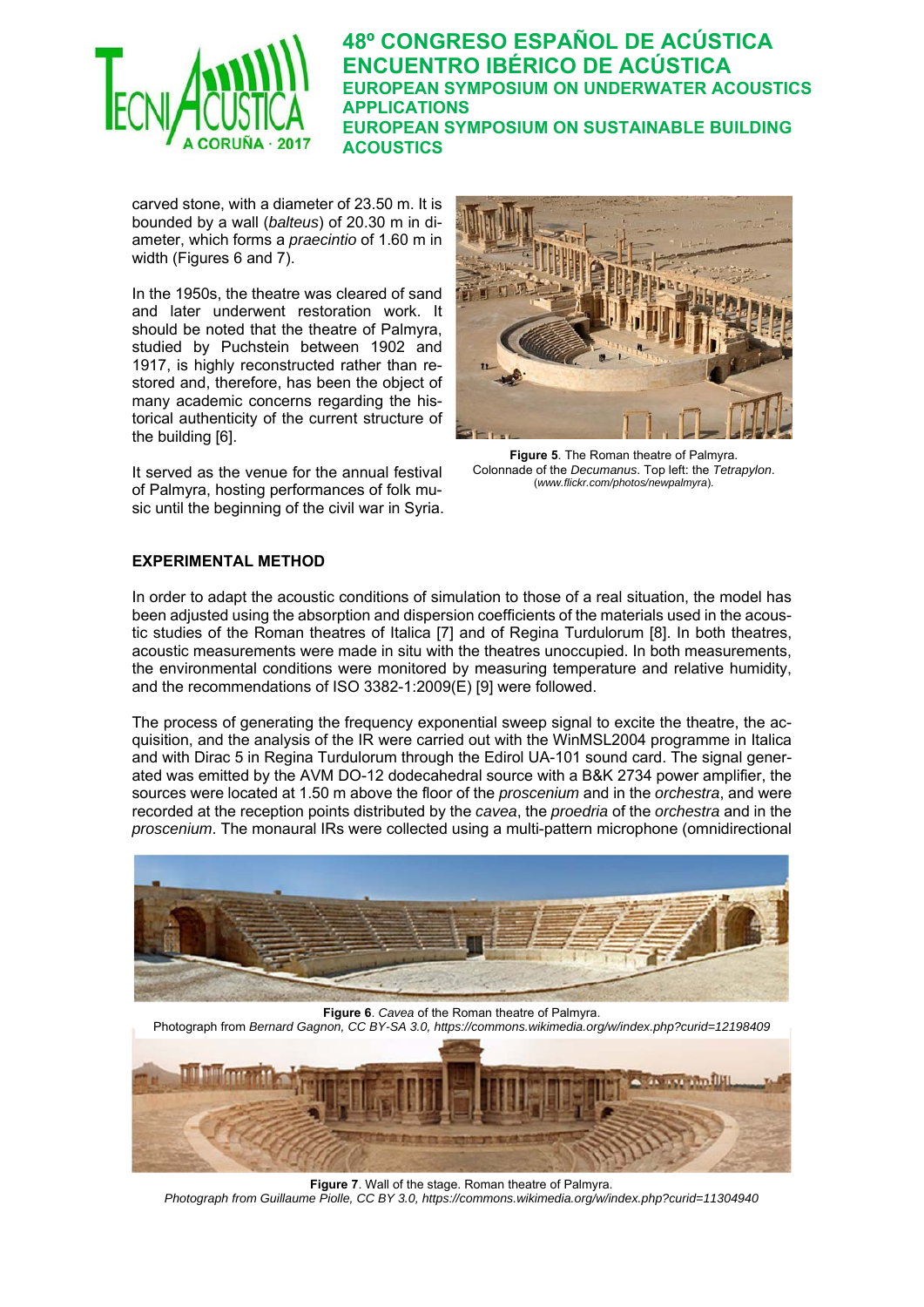

| Table 1. Geometry of the theatres [5]. |                           |                       |  |  |  |  |  |
|----------------------------------------|---------------------------|-----------------------|--|--|--|--|--|
| Theatre                                | Orchestra<br>diameter (m) | Cavea<br>diameter (m) |  |  |  |  |  |
| Regina Turdulorum                      | 19.60                     | 64.00                 |  |  |  |  |  |
| Palmyra                                | 23.50                     | 46.82                 |  |  |  |  |  |
| Italica                                | 25.40                     | 75.76                 |  |  |  |  |  |
| Jerash South                           | 19.91                     | 76.00                 |  |  |  |  |  |
| Syracuse                               | 21.40                     | 138.50                |  |  |  |  |  |
| Aspendos                               | 23.87                     | 95.48                 |  |  |  |  |  |

and figure-of-eight) Audio-Technica AT4050/CM5 connected to a 4-channel Sound Field SMP200 polarization source. The binaural IRs were obtained with a Head Acoustics HMS III torso simulator (Code 1323) and the B&K-2829 micro-polarization source. In all cases, the microphone was placed at a height of 1.20 m from the ground.



**Figure 8**. Computer model of the theatre of Palmyra.

Table 1 contains a summary of the geometry of the three theatres. It also shows the three theatres studied in the ERATO project.

#### **ACOUSTIC MODEL AND SIMULATION**

The acoustic simulation has been carried out using the CATT-Acoustic v9.1a programme [10], based on geometric acoustic algorithms. The model is constructed from photogrammetry, planimetry, and photographs obtained from the web. For the geometric survey, a three-dimensional model has been generated by the SketchUp programme, and exported to CATT-Acoustic through the SU2CATT v 1.3 plugin. The final model consists of 5,629 plans.

The simulations were carried out by considering the case of an open model, with the source centred on the *proscenium*, and by recording the signal at the 27 reception points distributed across the *cavea* (Figure 8).

The meteorological conditions used for the simulation have been taken from the 2013 publication ASHRAE Handbook-Fundamentals [11]. Table 2 collects the data used:

| <b>Table 2.</b> Meteorological conditions of the simulation. |                                     |        |                                       |  |  |  |
|--------------------------------------------------------------|-------------------------------------|--------|---------------------------------------|--|--|--|
| Temperature (°C)                                             | Relative Humidity (%) Pressure (Pa) |        | Air density (kg/m <sup>3</sup> ) [12] |  |  |  |
| 22.4 °C                                                      | 51                                  | 96.560 | 1.13                                  |  |  |  |

Results have been obtained with the TUCT v2 (The Universal Cone Tracer) calculation engine, which calculates the acoustic parameters from energy (E) and/or B-format and binaural impulse responses (h) based on the evaluation of sound pressure. In the simulation process, complete simulations were launched with 1,000,000 rays and an echogram duration of 1,500 ms, superior to the estimated reverberation time of 1,000 ms, and used the TUCT algorithm 2.

Table 3 shows the absorption and dispersion coefficients finally assigned to the surfaces, the associated colours in Figure 9, and the bibliographic references used.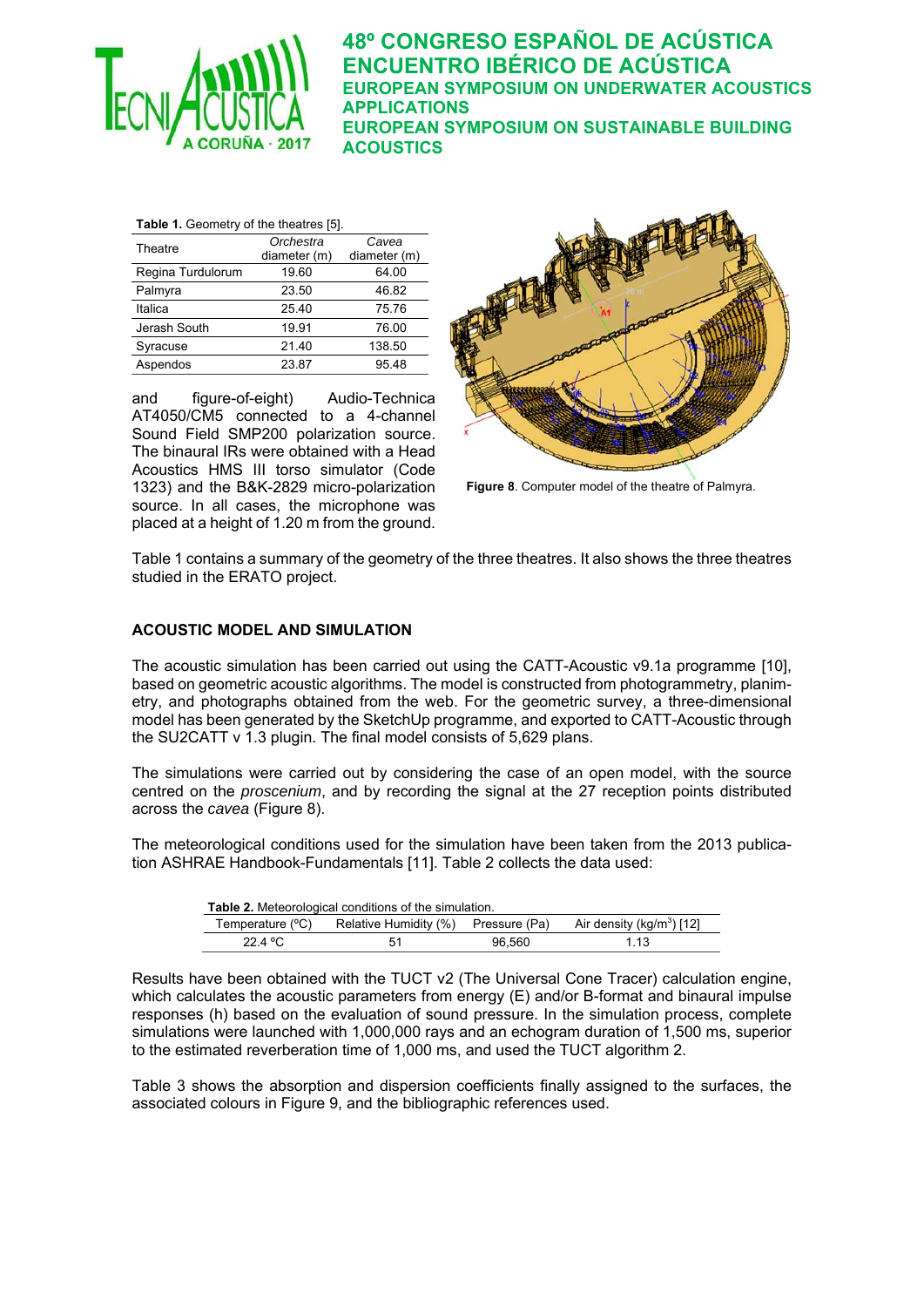

| Table 3. Coefficients of absorption (top) and dispersion (below), at octave bands, of the materials for the simulation. |  |  |
|-------------------------------------------------------------------------------------------------------------------------|--|--|
|                                                                                                                         |  |  |

| Surface, [reference]                           | Colour   | Absorption and dispersion coefficients |      |      |      |      |      |
|------------------------------------------------|----------|----------------------------------------|------|------|------|------|------|
|                                                | (Fig. 9) | 125                                    | 250  | 500  | 1k   | 2k   | 4k   |
| Land, [13]                                     |          | 0.15                                   | 0.35 | 0.40 | 0.50 | 0.55 | 0.80 |
|                                                |          | 0.20                                   | 0.25 | 0.30 | 0.40 | 0.50 | 0.60 |
| Stone, [14] (Dispersion Italica theatre)       |          | 0.02                                   | 0.03 | 0.03 | 0.03 | 0.04 | 0.07 |
|                                                |          | 0.61                                   | 0.61 | 0.57 | 0.44 | 0.37 | 0.33 |
| Stone, [14] (Dispersion Regina theatre)        |          | 0.02                                   | 0.03 | 0.03 | 0.03 | 0.04 | 0.07 |
|                                                |          | 0.55                                   | 0.58 | 0.62 | 0.62 | 0.60 | 0.56 |
| Stone Cavea, [14] (Dispersion Italica theatre) |          | 0.02                                   | 0.03 | 0.03 | 0.03 | 0.04 | 0.07 |
|                                                |          | 0.61                                   | 0.61 | 0.57 | 0.44 | 0.37 | 0.33 |
| Stone Cavea, [14] (Dispersion Regina theatre)  |          | 0.02                                   | 0.03 | 0.03 | 0.03 | 0.04 | 0.07 |
|                                                |          | 0.55                                   | 0.58 | 0.62 | 0.62 | 0.60 | 0.56 |
| Stone columns, [14]                            |          | 0.02                                   | 0.03 | 0.03 | 0.03 | 0.04 | 0.07 |
|                                                |          | 0.35                                   | 0.35 | 0.45 | 0.40 | 0.45 | 0.50 |

Table 4 shows the results of the calibration process for the values of *T*30 spatially averaged for the source centred in the *proscenium* and in Figure 9 these values are displayed.

**Table 4.** Results of the calibration. Values of  $T_{30}$  (s), spatially averaged, at octave bands.

| $\frac{1}{2}$ ably $\frac{1}{2}$ . Research of the calibration. Values of $\frac{1}{20}$ (s), spatially diverged, at octave barras. |       |          |      |        |        |        |
|-------------------------------------------------------------------------------------------------------------------------------------|-------|----------|------|--------|--------|--------|
| Frequency (Hz)                                                                                                                      | 125   | 250      | 500  | 1000   | 2000   | 4000   |
| Measured values Italica                                                                                                             | 1.00  | 0.98     | 0.98 | 1.16   | 1 17   | 1.01   |
| Measured values Regina Turdulorum                                                                                                   | 0.69  | 0.66     | 0.64 | 0.64   | 0.63   | 0.56   |
| Palmyra simulated values coef. Italica                                                                                              | 0.98  | 0.92     | 0.92 | 1.01   | 0.98   | 0.89   |
| Palmyra simulated values coef. Regina                                                                                               | 0.96  | 0.92     | 0.90 | 0.89   | 0.84   | 0.76   |
| Simulation difference (%)                                                                                                           | 1.33% | $-0.48%$ | 221% | 12.73% | 14 61% | 14.01% |

It can be observed (Figure 10) that the differences obtained between the two simulations (referred to the values of the simulation carried out with the coefficients of Italica theatre) are less than 5%, that is, lower than 1 JND, in the bands 125-500 Hz. The most significant differences lie in the bands 1000-4000 Hz, whereby they are close to 3 JND for 2000 Hz for the reverberation time *T*<sup>30</sup> since, in these bands, the most notable differences appear in the dispersion coefficients.

#### **ANALYSIS AS A WHOLE**

Figure 11 shows the spectral behaviour of the differences between the simulated values using different material dispersion coefficients, spatially averaged corresponding to the energy and binaural acoustic parameters. In order to compare the differences in the various parameters, they have been expressed in terms of their respective JND.





**Figure 9.** Spectral behaviour, spatially averaged, of  $T_{30}$  values. Vertical bars value the spatial dispersion through the standard error.

**Figure 10**. Spectral behaviour of the differences between the spatial average of simulated values of the acoustic parameters  $T_{30}$  and EDT.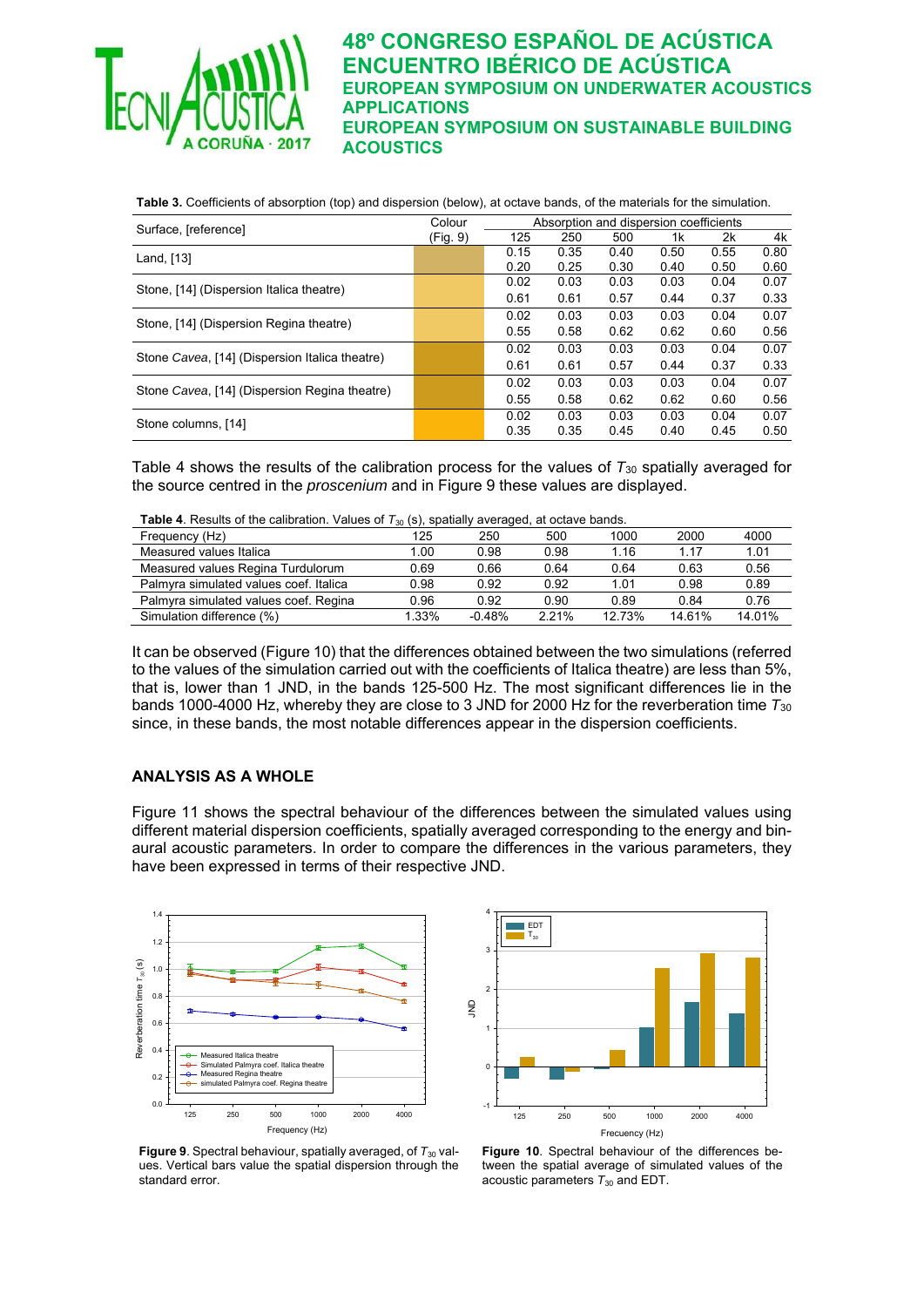

We can see that these differences, for all parameters, are kept below ± 1 JND for all frequen-cies.

Figure 12 shows the value of the sound strength *G*m, at an average of 500 and 1000 Hz, versus source-receiver distance. We see that both have a linear drop with a slope of -0.48 dB/m and correlation coefficients  $r^2$  equal to 0.84 and 0.87, respectively. The simulated values remain about 6 dB above the trend marked by the theoretical value of *G* for a free field (Figure 12).

This drop was not observed in the *C*80m and *T*sm parameters, as happens in closed enclosures. The simulated values of these parameters remain between 4-8 dB and 30-55 ms, respectively.

Table 5 summarizes the values of the acoustic parameters, spatially and spectrally averaged in accordance with ISO 3382-1 [9], of the unoccupied theatres, from the ERATO project [15] and those of Italica, Regina Turdulorum, and Palmyra. Only acoustic measurements have been carried out in Aspendos, Italica and Regina Turdulorum, the remaining measurements are simulated by computer.



**Figure 11**. Spectral behaviour of the differences between the spatial averages of simulated values of the acoustic parameters:  $C_{80}$ ,  $D_{50}$  and IACC<sub>E</sub>.



**Figure 12**. Variation of the spectral simulated value of *G*<sup>m</sup> (average of 0.5 and 1 kHz) against source-receiver distance.

**Table 5.** Values of the acoustic parameters of theatres from ERATO project and those from Italica, Regina, and Palmyra spatially and spectrally averaged in accordance with ISO 3382-1.

|                                    | $\mathcal{T}_{30\mathrm{m}}$ [s] | $Gm$ [dB] | $C_{\text{com}}$ [dB] |                           | $\mathcal{T}_{30m}$ [s] | $Gm$ [dB]     | $C_{\text{mm}}$ [dB] |
|------------------------------------|----------------------------------|-----------|-----------------------|---------------------------|-------------------------|---------------|----------------------|
| Aspendos                           | l.89                             | -4.37     | 2.68                  | Italica                   | 1.07                    | -0.71         | 8.09                 |
| Jerash South (*)                   | 1.21                             | $-1.18$   | 5.98                  | Regina Turdulorum         | 0.64                    | $-0.10$ $(*)$ | 10.62                |
| Syracuse (*)                       | 1.25                             | $-10.60$  | 12.88                 | Palmyra coef. Italica (*) | 0.97                    | 0.17          | 6.33                 |
| (*) Values obtained by simulation. |                                  |           |                       | Palmyra coef. Regina (*)  | 0.89                    | $-0.08$       | 6.48                 |

#### **CONCLUSIONS**

The historical, archaeological, architectonic, and heritage value of the Roman theatre of Palmyra, Syria, has been documented from bibliographic bases, and the acoustic behaviour of the aforementioned theatre has been characterised. A 3D model has been developed for the simulation of the sound field. This theatre has been simulated using the coefficients of absorption and dispersion of the materials used in the acoustic studies of the Roman theatres of Italica and Regina Turdulorum, whose models were adjusted by testing dispersion coefficients for the different materials, especially in the *cavea*.

We analysed the spectral behaviour of the acoustic parameters *T*30, EDT, *C*80, *D*50, and IACCE, spatially averaged and, where appropriate, the variation with the source-receiver distance of the